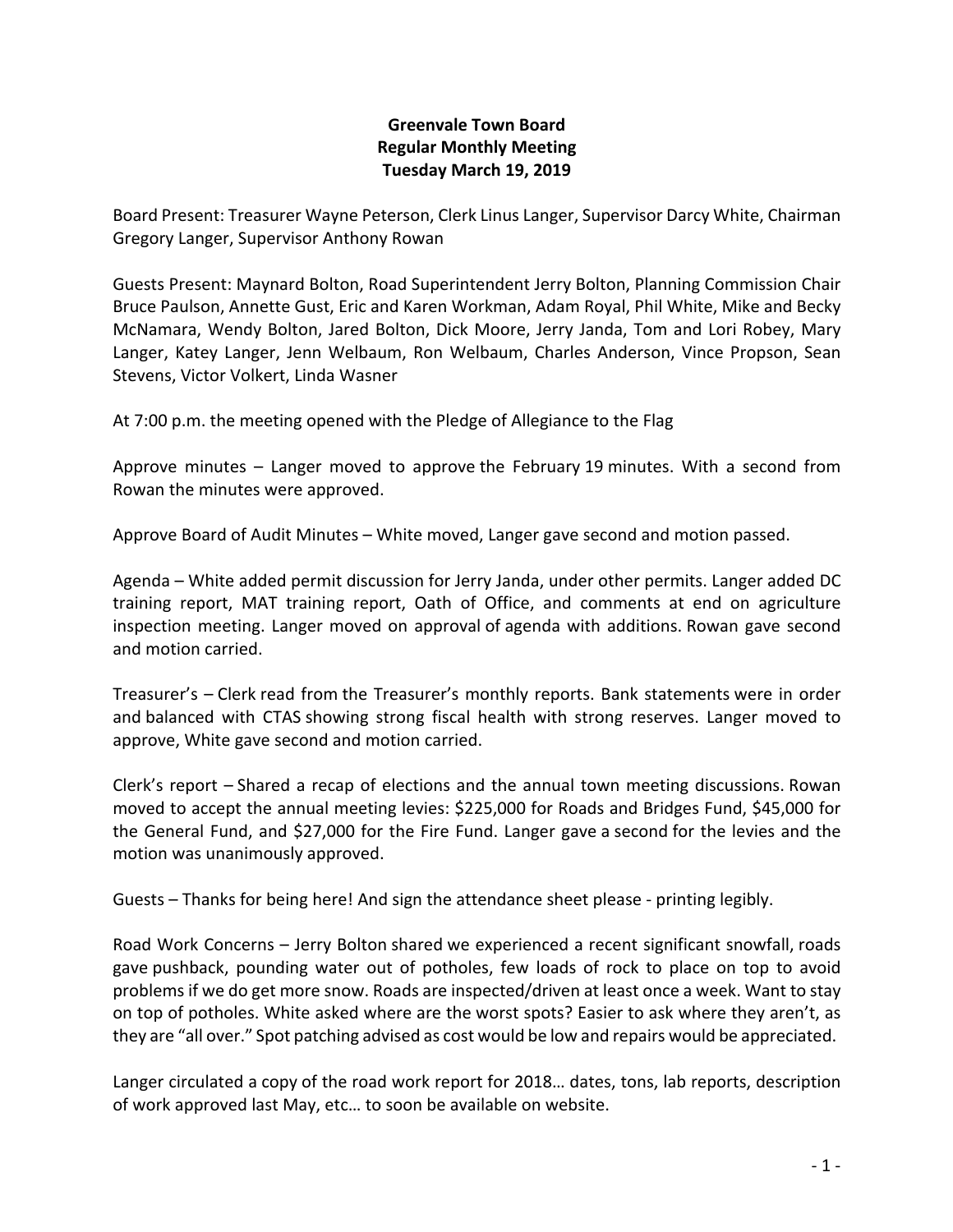Open Aggregate Quotes – Of five send outs, we received three responses. Langer opened and passed quotes to Supervisors and Road Superintendent. Quotes arrived before 5:00 deadline and were for 1.) Class 5 Aggregate/Ton, 2.) Unwashed/Ton, and 3.)Without Fines/Ton:

Anderson Rock: \$10.45, \$13.50, \$15.95 | Castle Rock Material: \$11.52, \$15.26, \$16.84 | Kielmeyer: \$12.20, \$14.75, \$17.45 | Klingberger: NA | M&J: phone call, next year.

Vendors are required to provide the township proper insurance coverage. Langer moved to award to Anderson for 2019 season. With second from Rowan, motion carried.

7:30 other road work concerns? Road Tour usually in late April. Report will be used to recommend work for the 2019 season.

Citizen Business – Dick Moore asked if citizens can buy aggregate? Langer shared contractors have said they would sell same to residents at quoted price – delivered plus tax.

Jerry Janda – Inquired how to go about getting a shed permit? Open discussion was informative and helpful (permits are from township, not county) and directed to get application from Clerk.

Planning Commission – Chairman Bruce Paulson reported on March 4 meeting. We had special guest Alex Conzemius of the Bolton and Menk Planning firm, which was much appreciated. Discussed "Lots of record" and potential building rights where there could be historical circumstances. Had 2011 ordinance available and got good input from Mr. Conzemius. General notion is our current ordinance applies to all parcels unless certain circumstances prevail. TK properties had a request for a determination on an 8-acre parcel. Planning Commission recommends to the Board there is no buildable site on the parcel in question.

Right of Way Use ordinance is something missing from our zoning. We looked at neighboring townships. We'd need to hold a public hearing to make zoning changes. Alex mentioned it would be good that we review and make sure we address public right of way language. And we'd need to reference current state statutes. The Planning Commission recommends asking for funds to have Alex Conzemius study issue with possible cost estimate at around \$425.00

Discussed meeting frequency. It can take several weeks on zoning questions and we have a motion to recommend meeting more often. Set next meeting for 6:00 p.m. May 6.

Langer moved to deny request because the quarter-quarter section has multiple owners and because there is not conclusive proof there has been a home on the property. Rowan gave a second. In favor – White, Rowan, Langer, opposed - none. Motion carried.

Deputy Reiners – Don't go around barricades. Charlie Anderson mentioned road restrictions… semi's and grain trucks still have to stick to 5-ton restrictions… 3 to 5 a.m. violators. Reiner: we do now have enforcement. Gravel road and bridge could be compromised with 80,000 lb. trucks.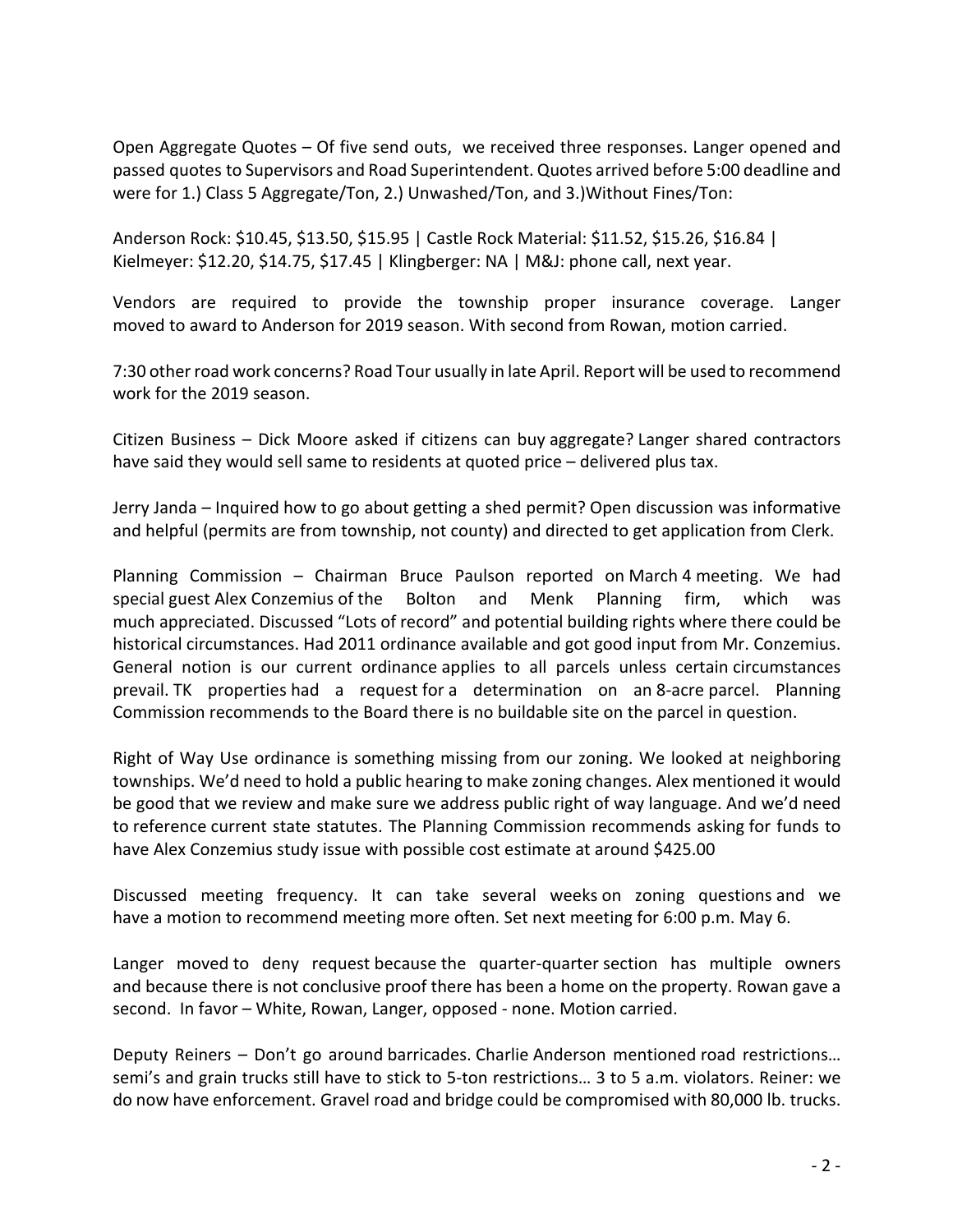Right of Way – Langer visited with Ruth Simpson from MAT. Question was do we need to change ordinance on use of right-of-way? Asked because we have other permits that are not stated in ordinance as requirements… could we make it necessary for applicant to get permits without changing our ordinance? "that is a possibility but should to talk to attorney."

Chair asked Clerk to write letter to TK Properties stating motion…

Board agreed for Langer to consult on open legal questions.

Should the Planning Commission meet more often? White: they seem to know what they need to get things done. Rowan: they haven't been able to get all the things done with limited time so far. White moved to support meetings held every other month and as needed. Rowan gave second and motion passed. White moved for funds to hire someone for typing Planning Commission meeting minutes. Rowan gave second and motion passed.

Building Permits – Reviewed Tom and Lori Robey house permit application. Langer moved to approve application, White gave second and motion passed.

Welbaum Family's Barn as event center – is not a permitted use in our township. Invited to tell us plans… Board looked at images from website. Rowan invited them to come to table and talk.

Ron and Jennifer shared they've had it for 13 years, and are building it up cosmetically. Held events for family and expanded it a bit. Langer: We have concerns neighbors are having their peace disturbed. Langer suggests Board asks the Welbaums to refrain from activities.

Langer asked if were there any engineering inspections with modifications? Ron: no, cosmetic basically. White had spent afternoon reading Dean Johnson's letter on non-conforming properties. I personally feel greatly mislead on what it could be… it clearly is for profit. You were well aware of the ordinance... We have to figure out how to address all of the nonconforming/noncompliance. Langer asked if future events were scheduled? Ans: 4 events. Clerk: we should be in listening mode. Ron asked on submitting proposal next month? Ans: right. Jennifer: We feel strongly about the township… we thought question was diffused, we sent letter, neighbors seemed to be receptive… came as surprise it was brought up last month. Aware of ordinance and no malice intended. Langer: thanks for joining us. We look forward to hearing from you.

Karen Workman: not clear… they are actively doing website, is that addressed in the ordinance? Langer: we may not have a say in the website. White: there is no crime until it is delivered.

Workman continued nonconforming use… there's no teeth here… nonconforming, so what?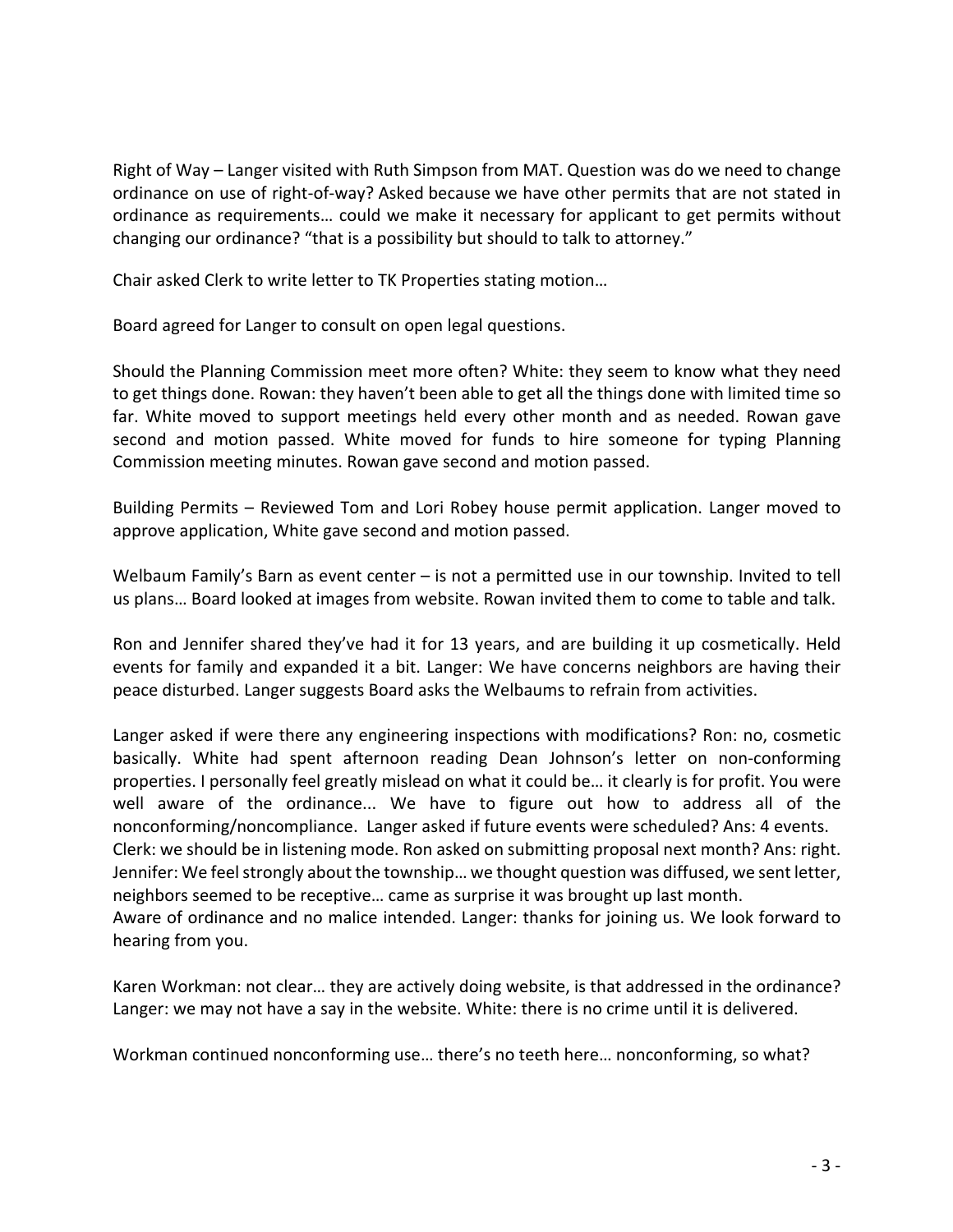White: 7 page letter and statutes on illegal uses... wink or nod prior practice not good for the township. Opinion it's easier to start now with newer incidents than with established ones. We want people to limit their business… read off alternatives… these do take time and money.

9:00 How do we enforce these? Read approved ordinance again… where Clerk is directed by the town board to enforce… any person who violates shall be guilty of misdemeanor… each constitutes separate offence... What would the action be? Langer would like to suggest  $1<sup>st</sup>$  action send letter and ask for response, if no response ask attorney to send letter, if none ask attorney for advice… zoning laws were approved several times by previous town boards. We took Oath of office and I take it seriously.

Rowan asked about Corey Montgomery's request. Paulson: planning commission studied the questions several months ago. Has a state license form to be signed for online sales; and does not have lot with inventory outside on property. White: ordinance says on page 26 you can have a home business. Also states all uses not permitted are considered prohibited. Read within structure. No alterations on building or yard that alternates character… occupation shall not be visible or audible… no vehicles parked stored… White: this already brought to the Planning Commission and okayed, so we just need to see document and sign. Langer moved we approve his request. Rowan gave second and motion carried.

St Olaf College – Mark Gelle was invited to join us on question of coordinating some work cutting trees in their ditch… didn't make it. Rowan asked if Bolton had met with them? Bolton expressed they need to tell me they will pay for it… Rowan advised leave it for April.

Treasurer – Peterson had presentation and led discussion on our savings and investments, including how they relate to operating funds in standard government accounting.

We have \$320,000 in bank insured to \$250,000. We should have bank provide bond or change relationship. We can buy more cd's at good rates. Called Dan Nicolai and he said we could be secure with regular savings account.

In meantime found Minnesota Money Market Mutual Fund 4M program. It looks pretty interesting. In 4m we could get better returns. PMA operates fund for Minnesota League of Cities. MAT offered training brochure… may take in the course.

White expressed we need to diversify with all kinds of weather and other surprises. White moved to approve resolution to allow 4M application to proceed. Rowan gave second and motion carried. White recommended asking bank for like terms.

Peterson shared every year we need to select a bank. White moved for Castle Rock Bank. Langer gave second and motion was approved.

Peterson gave report on missing claim numbers. Everything was fine. Claim number was for three checks 2370 2371 2374 out of order where date was wrong. Date was misplaced. When I went